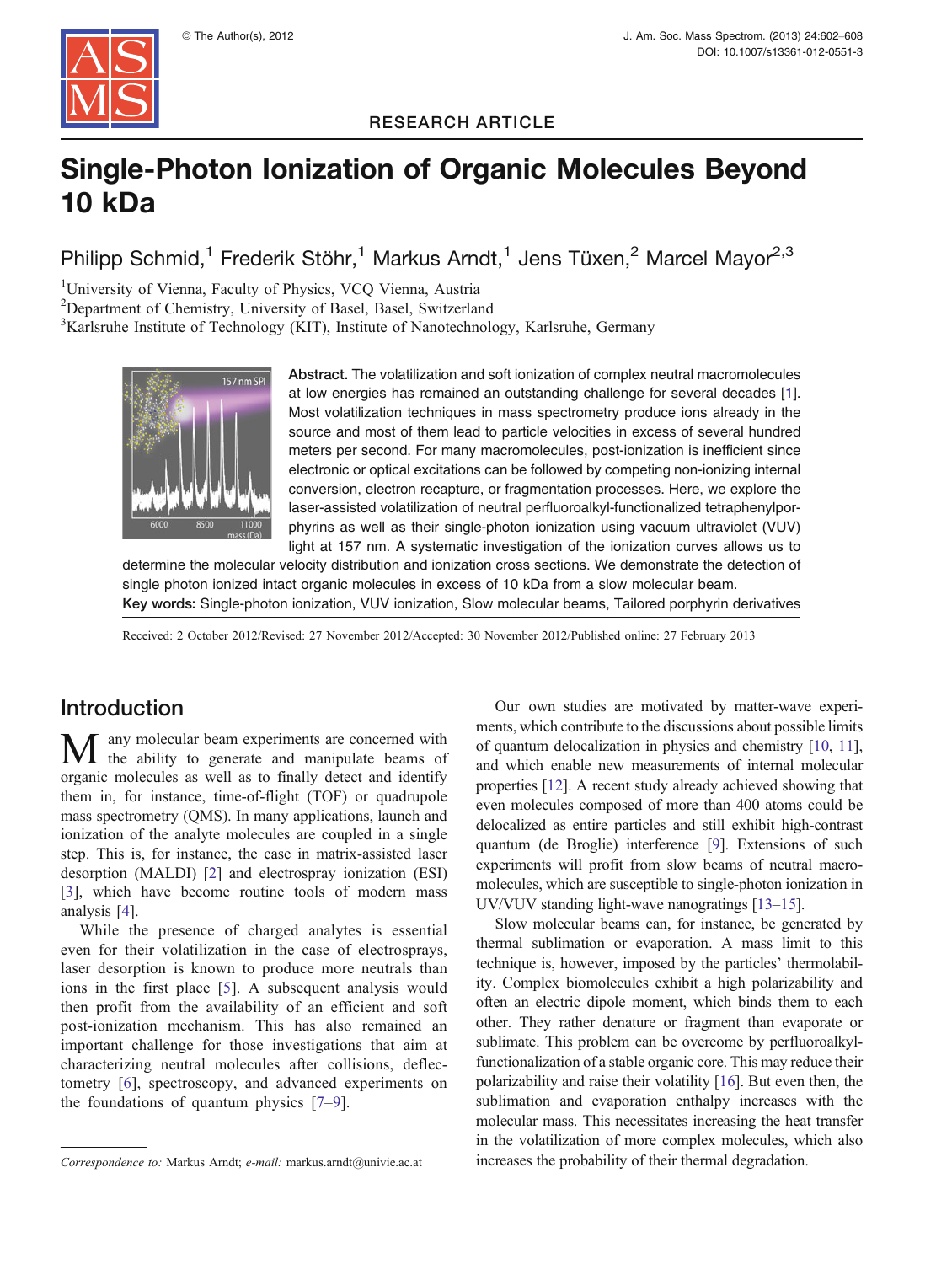Electrospray ionization avoids this problem and allows producing isolated organic molecules. High charge-to-mass ratios and high molecular beam velocities make this technique, however, inadequate for immediate use in applications such as neutral molecule spectroscopy or quantum interference experiments.

Thermal fragmentation can also be minimized in pulsed laser desorption because it limits both the interaction time and the exposed molecular sample in a well-focused nanosecond laser pulse. This strategy has contributed to the success of MALDI, which takes intact and mainly singly charged molecular ions into the gas phase, even at masses beyond 5 MDa [[17\]](#page-5-0). In contrast, neutral particle experiments profit from the absence of acidic matrices, which favor charge transfer and can rely on direct laser desorption followed by a soft post-ionization detection scheme.

Several experimental groups have tackled the postionization of large molecules: most biomolecules have vertical ionization energies in excess of 8 eV [\[18](#page-5-0)–[21](#page-5-0)] with ionization yields saturating close to energies around 20 eV [\[22](#page-5-0)]. Single-photon ionization (SPI) then requires light sources with wavelengths shorter than available in commercial lasers (i.e., shorter than 157 nm).

In contrast, multiphoton ionization (MPI) has been shown to work well for a variety of small molecules [\[21](#page-5-0)]. The lack of photoionization data for massive oligomers has been explained [[21\]](#page-5-0) by an enhanced fragmentation rate in polar oligomers. For less polar structures MPI was successfully extended to jet-cooled perfluorinated polyethers with masses up to 7 kDa [\[23](#page-5-0)].

Also, the use of ultra-short laser pulses has proven to be beneficial for a number of small molecules [\[24](#page-5-0)], as they can lead to ionization even before the onset of non-radiative relaxation. However, this idea has not yet led to the systematic extension of soft-ionization to high-mass molecules.

More recently, it has been suggested that the tagging of large biomolecules with light chromophores can facilitate their detection [[25\]](#page-6-0). This idea has also been corroborated in our own studies on the photo-detection of large neutral amino acid and nucleotide clusters [[26\]](#page-6-0). We here extend it to larger and covalently bound organic molecules.

Tetraphenylporphyrin (TPP) and its derivatives have already been studied in various experiments [[27,](#page-6-0) [28](#page-6-0)]. Both UV multi-photon [\[29](#page-6-0)] and VUV single-photon [[30\]](#page-6-0) ionization are possible for an ionization potential of about 6 eV [\[31](#page-6-0)]. This raises the question how to integrate TPP into a larger molecule to realize the soft laser desorption (LD) of these tailor-made compounds as slow particle beams as well as to optimize their efficient and soft single-photon ionization.

We here follow the idea that the attachment of highly fluorinated side chains will leave the ionizing TPP core unperturbed. The functionalization will add mass and reduce the intermolecular binding such that it becomes possible to release the particles at lower energy and lower velocity from a bulk sample. At the same time, these side chains will not modify the non-polar character of TPP. This is beneficial for the desorption and ionization process [[21\]](#page-5-0) as well as for certain future quantum experiments [\[32](#page-6-0)]. In the following we describe the molecular synthesis, neutral laser desorption of slow beams, as well as the single-photon ionization of tailor-made particles in excess of 10 kDa.

### **Experimental**

#### Materials

The molecules of our study are TPPF84 (1), TPPF120 (2), TPPF(20-x+17x) (3), and TPPF(20-x+26x) (4), as sketched in Figure [1.](#page-2-0) Compounds (1) and (2) are monodisperse and chemically pure samples, whereas the structures (3) and (4) were synthesized as molecular libraries (i.e., mixtures of molecules with the same core but with a different number of side chains. All porphyrin derivatives were synthesized by the attachment of highly fluorous thiols to meso-tetra(pentafluorophenyl)porphyrin in nucleophilic aromatic substitution reactions. The 4-fold substituted derivative TPPF84 was assembled using commercially available 1H,1H,2H,2H-perfluorododecane-1-thiol as nucleophile. Under the applied reaction conditions, which are described elsewhere, the substitution takes place mainly at the activated *para*-position of the pentafluorophenyl moieties [\[13](#page-5-0)]. To obtain TPPF120, a branched fluorous thiol precursor was synthesized in seven reaction steps prior to the attachment to the porphyrin [\[17](#page-5-0)]. Both compounds were obtained as monodisperse and pure samples after purification by column chromatography. The libraries TPPF(20-x+17x) and TPPF(20-x+26x) were obtained by the reaction of meso-tetra(pentafluorophenyl) porphyrin with a large excess of 1H,1H,2H,2H-perfluorododecane-1-thiol and the tailor-made branched thiol, respectively, and under harsher conditions compared with 4-fold substituted derivatives. The isolated product mixtures were used without further separation for the volatilization and ionization studies.

#### Soft Laser Desorption and Post-Ionization

Our beam line is shown in Figure [2](#page-2-0). Laser desorption is followed by photoionization in the extraction volume of a linear TOF-MS further downstream. The sample is prepared on a stainless steel plate from pure analytes, using a drieddroplet technique: for that we dissolve the compounds in acetone, for  $(1)$  and  $(2)$ , or ether, for  $(3)$  and  $(4)$  without any additional matrix.

The molecular beam is formed by desorption of the pure analytes using a nitrogen laser at 337 nm (VSL-337, Laser Innovations). Its pulse energy of 250 μJ is focused onto the sample.

Two deflection electrodes in front of the mass spectrometer are set to  $\pm 60$  V to deflect a charged fraction from the molecular beam and to null the mass spectrometer signal.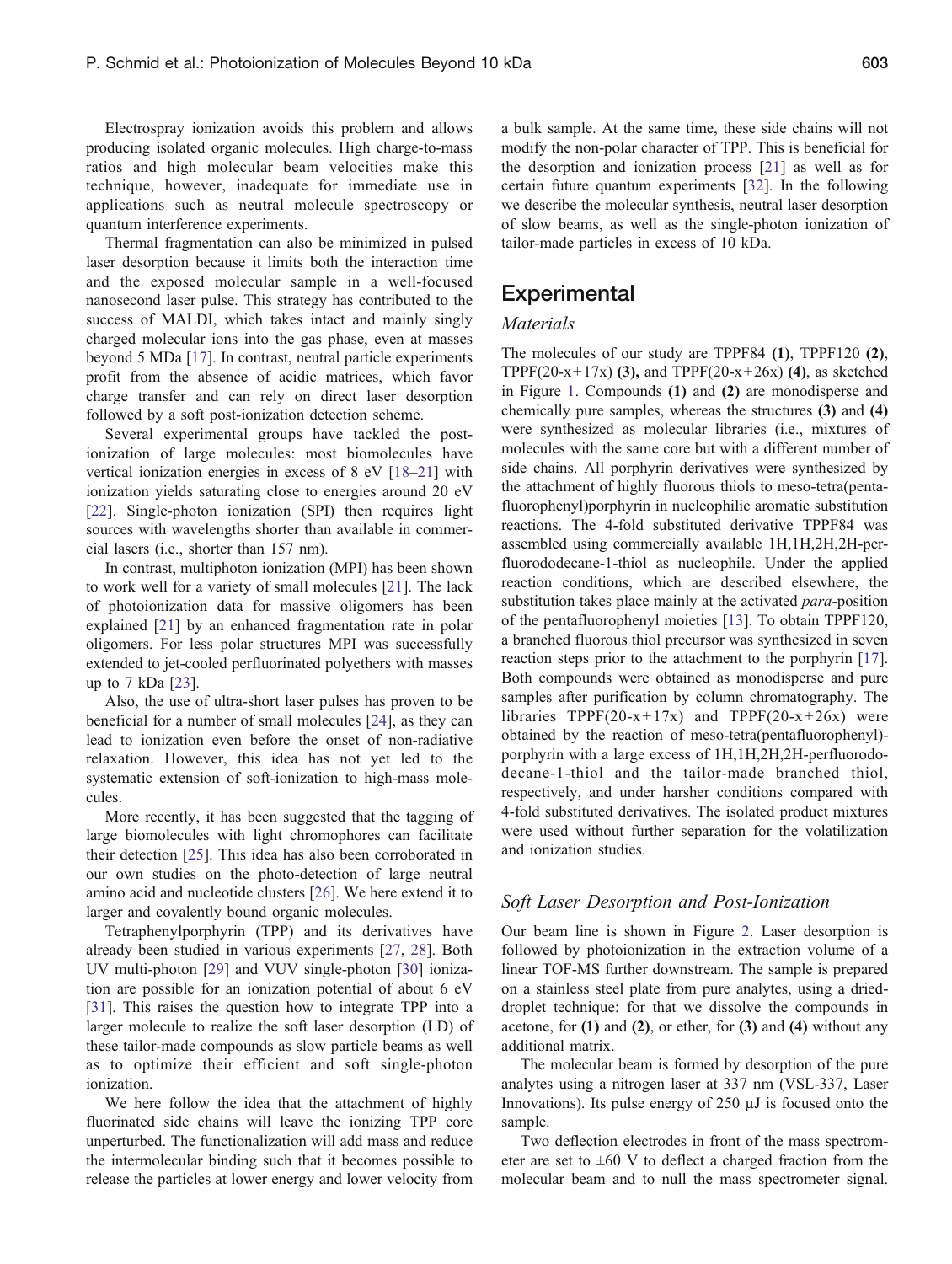<span id="page-2-0"></span>

Figure 1. Structure of the fluorous porphyrin derivatives explored in the experiments. The central part of the molecule —the tetraphenylporphyrin structure—stays identical, while the number and composition of side chains attached (denoted by R) to the phenyl ring varies. (1) TPPF84 with the sum formula  $C_{84}H_{26}F_{84}N_4S_4$  and an average molecular weight of 2815 Da; the four  $R^2$  side chains are attached to the para-positions. Compound (2) TPPF120= $C_{124}H_{38}F_{120}N_4S_4$ with a molecular weight of 3991 Da contains the side chain  $R^3$ . Mixtures (3) TPPF(20-x+17x)= $C_{44}H_{10}F_{20}$ .  $_{x}N_{4}(S(CH_{2})_{2}C_{8}F_{17})_{x}$  and (4) TPPF(20-x+26x)=C<sub>44</sub>H<sub>10</sub>F<sub>20-</sub>  $_{x}N_{4}$ (SCH<sub>2</sub>CH((CH<sub>2</sub>)<sub>3</sub>C<sub>6</sub>F<sub>13</sub>)<sub>2</sub>)<sub>x</sub> represent two different molecular libraries with varying numbers of the side chains  $R^2$  (3) and  $R^3$ (4). The components of (3) appear most probably with  $x=14$ (7417 Da). Library (4) was present with  $x=9-12$ , with a most probable  $x=11$  (9363 Da)

The neutral molecules are photoionized by the pulsed radiation of an  $F_2$  excimer laser (EX5; GAM Inc., Orlando (FLorida) USA 157.6 nm) with a pulse duration of 5 ns and a maximal pulse energy of 1.5 mJ. The photo-ions are detected by a linear TOF-MS (Kaesdorf, m/ $\Delta$ m=100, U<sub>acc</sub>. 18 kV). We average over 16 to 30 laser shots, with a fresh sample spot exposed for every optical pulse. By varying the delay time between the desorbing and the ionizing laser pulse, we assess the different velocity classes.

## Results and Discussion

#### Mass Spectra

In Figure [3a](#page-3-0)–d, we show the mass spectra for compounds (1) and (2) as well as the libraries (3) and (4). They were all recorded at the highest pulse energy of both the desorption and the ionization laser. The delay times between desorption and ionization differ for compounds  $(1)$ – $(4)$ , since their peak intensities depend on the velocity. In Figure [3a](#page-3-0), the cation of the intact molecule is indicated by  $M1^+$  and several fragments are visible as  $M1-(R1-S),..., M1-4-(R1-S)$ . The relative peak height of the precursor and product ions varies with the delay time between desorption and ionization. At shorter delays, corresponding to the arrival of faster molecules, we observe predominantly molecular fragments. At long delays (i.e., for slower molecules) the intact precursor molecule dominates.

We interpret this as an indication for thermally induced fragmentation of the precursor particles. Fast molecules



Figure 2. Laser-desorption and photoionization of highmass TPP derivatives. The desorption plume passes through a pair of deflection electrodes to remove the charged content. The remaining neutral molecules enter the ionization region in the extraction TOF-MS volume. The F2 laser emits pulsed radiation at 157 nm, which is guided to the mass spectrometer in an enclosure purged with dry nitrogen. The focal parameters of the N<sub>2</sub> laser were f=+1000 mm,  $w_y=$ 0.95 mm,  $w_x=1.2$  mm for compounds (1)–(3) and f=+ 300 mm,  $w_y=0.63$  mm,  $w_x=1.55$  mm for molecule (4)

originate in hotter parts of the desorption plume. When the internal and external degrees of freedom are correlated, fast molecules are expected to exhibit a higher internal temperature and more fragmentation than the slow ones.

For molecule (2), the spectrum of Figure [3b](#page-3-0) shows again an intact precursor peak  $M2^+$  together with its fragments  $(M2-R<sup>2</sup>)<sup>+</sup>$  to  $(M2-4\cdot R<sup>2</sup>)<sup>+</sup>$ . The peak denoted by X is consistent with  $\text{CH}_2\text{CH}((\text{CH}_2)_3\text{C}_6\text{F}_{13})_2^{\text{+}}=[\text{R}^3\text{-S}]^+$ (e.g., a single side chain without the sulphur atom attached. Mixture (3) represents the molecular library TPPF $(20-x+17x)$ : all molecules have the same TPP core but a varying number of side chains  $\mathbb{R}^2$  attached to it, with the different abundances due to the synthesis process. This is reflected in the mass spectrum of Figure [3c.](#page-3-0) These peaks represent the ionized intact TPP derivatives, differing in mass by the weight of a single side chain minus the fluorine atom. Peaks F1-F8 differ by about  $478\pm40$  Da. This is consistent with the clustering of side chains without any coordinating TPP. Mixture (4) originates from the molecular library TPPF(20-x+26x), by the addition of  $\mathbb{R}^3$  side chains to the TPP core.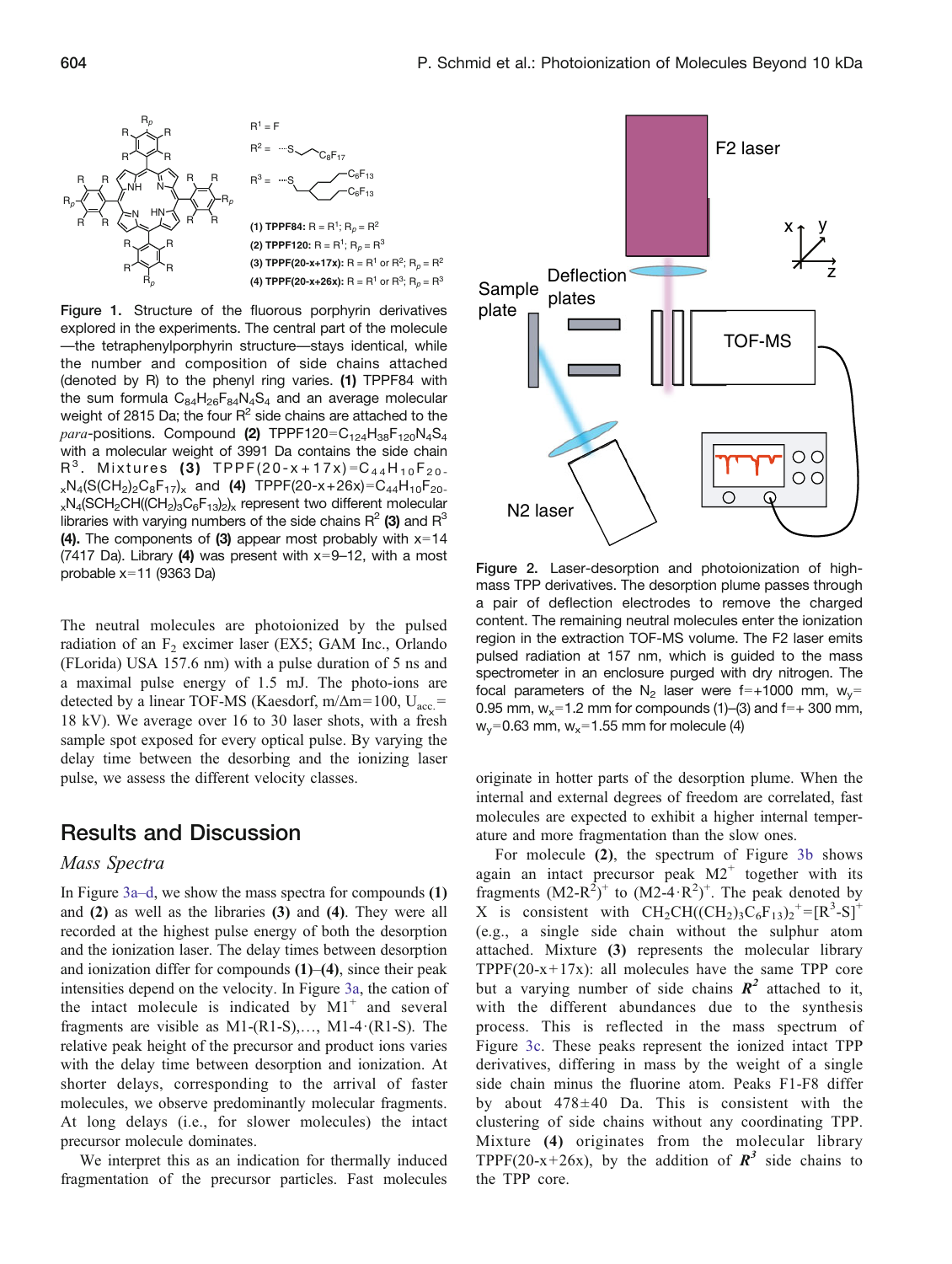<span id="page-3-0"></span>

Figure 3. Mass spectra of different perfluoroalkyl-functionalized TPP compounds. (a) Compound (1). We identify the intact precursor ion, molecular fragments as well as a well-defined splitting at the sulfur bond. The hypothesis of partial fragmentation in the source is corroborated by the observation of  $(M1+R1)^+$ : since the initial sample contains neither this mass nor any one higher than this, it can only be explained by molecular decomposition in the source and cluster formation in the desorption plume. Waist of the F2 laser in a–c:  $w_x=8$  mm,  $w_z=0.6$  mm; d:  $w_x=10.2$  mm,  $w_z=0.4$  mm. (b) Compound (2). The explanation is similar to (a). The relative peak height is determined by the relative time delay between desorption and ionization. (c) Library (3). The mass spectrum reveals the components of the molecular library, denoted as  $x=10...17$  with  $x=14$  as the most probable number of side-chains. The peaks F1 ... F8 correspond to clusters of side chains without the TPP core. (d) Mixture (4). The detected number of side chains ranges from  $6$  to 13 with  $x=11$  being most prominent. Laser desorption and soft photoionization is even possible for masses in excess of 10 kDa, here for  $x=12$  and  $x=13$ , respectively

#### Slow Beams of Neutral Macromolecules up to and Beyond 10 kDa

Slow molecular beams are important in many experiments. We associate, for instance, a de Broglie wavelength of  $\lambda_{dB}$ =400 fm to a molecule at 10 kDa and 100 m/s, which would be still compatible with existing molecule interferometers [[10\]](#page-5-0). Also in electric or magnetic molecule deflectometry [\[33](#page-6-0)–[35\]](#page-6-0), the maximal shift of the molecular beam is inversely proportional to the square of the particle velocity and a larger shift enables measurements of higher precision.

Recent experiments on laser desorption/VUV postionization [[36\]](#page-6-0) showed that higher desorption energies can even lead to lower translational temperatures in amino acid beams. This can be attributed to the influence of high plume densities and more collisional cooling of the emerging molecules. Our own experiments also explore the velocity distributions in laser desorption of pure, neutral, and matrixfree macromolecules with an emphasis on slow rather than

cold beams. In Figure [4](#page-4-0) we compare in particular the lightest (1) and the most massive molecule (4) and their fragments.

The data of TPPF84 shows a non-thermal, bi-modal flight time distribution. A best fit to the data is obtained by the sum of two Gaussians with the most probable velocities of  $\hat{v} = 76 \text{ m/s}$ and  $\hat{v} = 179 \text{ m/s}$ . In Figure [4a](#page-4-0), the broad tail of the flight time distribution shows that relative strong signal intensities even for velocities smaller than 100 m/s can be reached. The lightest fragment of this molecule, TPPF84-4R, displays a similar spread in velocity compared with the intact precursor ion, but shifted to minor flight times. This experimental data set is fit best by the sum of two Gaussians as well. Here, the two most probable velocities are  $\hat{v} = 91 \text{ m/s}$  and  $\hat{v} = 333 \text{ m/s}$ , respectively.

Figure [4b](#page-4-0) shows a non-thermal flight time distribution of the  $x=11$  and  $x=13$  compound of TPPF(20-x+26x), which is again best fit by the sum of two Gaussians. A numerical fit yields most probable velocities  $\hat{v} = 149 \text{ m/s}, \hat{v} = 259 \text{ m/s}$ , and  $\hat{v} = 139 \text{m/s}$ ,  $\hat{v} = 216 \text{m/s}$  (x=11 and x=13, respectively).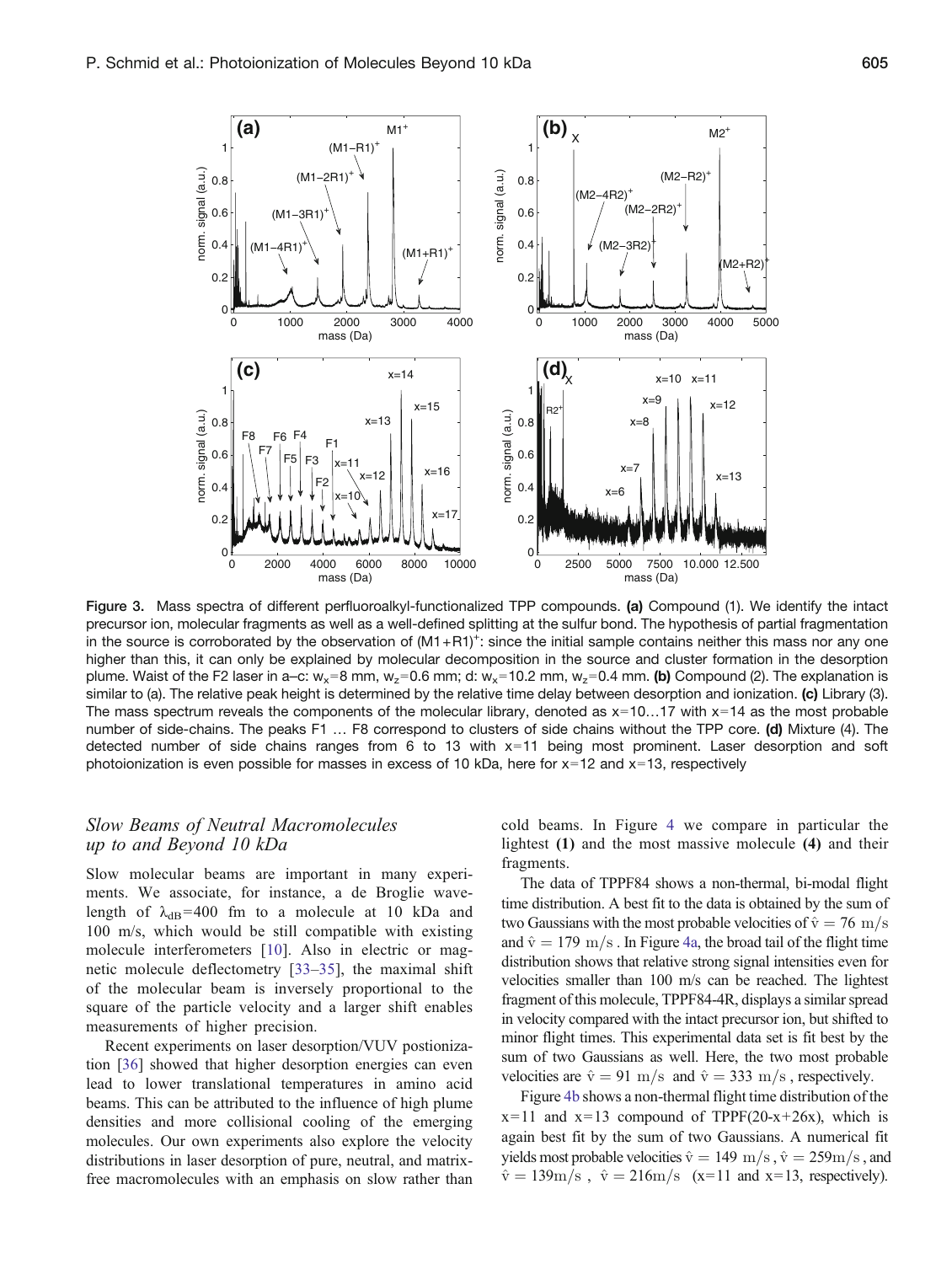<span id="page-4-0"></span>

Figure 4. Flight time distribution of neutral TPPFx compounds. Post-ionization signal as a function of the molecular flight time of (a) TPPF84 (intact molecule and lightest fragment) and (b) TPPF(20-x+26x),  $x=11$  as well as  $x=13$ . The data in (a) were fitted by a sum of 2 Gaussians (shown as lines). Significant signal can still be achieved for velocities slower than 100 m/s. The data of the high-mass library (b) were fit by a sum of two Gaussians as well

When comparing the speeds of the different components within the molecular library TPPF(20- $x+26x$ ), we observe a size-dependent velocity slip for the compounds  $x=9$ ,  $x=$ 10,  $x=11$ ,  $x=12$ , and  $x=13$  (not all data shown). Especially for the larger molecules the fast part of the velocity distribution is slowed. Similar to TPPF84, significant part of the peak intensity can be observed at velocities smaller than 130 m/s.



Figure 5. VUV ionization cross sections of perfluoroalkylfunctionalized TPP compounds. A plot of the ion yield versus laser energy allows the determination of the ionization cross section. Here, only several molecules of compounds 1 and 4 are presented. The points represent measured data, while the lines are fits according to Equation 1

#### VUV Ionization Cross Sections

We have seen that large TPP-derivatives can be ionized by 157 nm light. For applications in future quantum coherence studies, we additionally require that they undergo single-photon ionization with a cross section in excess of  $5 \times 10^{-17}$  cm<sup>2</sup> to fit our quantum interferometers [\[15](#page-5-0)]. In order to determine the ionization cross section we measure the ion signal as a function of the VUV laser intensity at a fixed delay (i.e., a fixed molecular velocity (175 m/s)). We find a functional form, which is consistent with the saturation of a single-photon process [\[37](#page-6-0)].

$$
S(P_L) = S_{sat}[1 - \exp(-\sigma \frac{P_L}{h\nu} \Delta t)] \tag{1}
$$

Table 1. Ionization cross section for TPPF84 and TPPF(20-x+26x). The measured ionization laser energy dependence allows us to extract the ionization cross sections for the two molecular compounds. With increasing complexity of the molecular structure the ionization cross section decreases

| Molecule         | $\sigma$ (10 <sup>-17</sup> cm <sup>2</sup> ) (90 % Confidence bounds) |
|------------------|------------------------------------------------------------------------|
| TPPF84           |                                                                        |
| TPPF84           | 18 (9/28)                                                              |
| TPPF84-R         | 17(8/27)                                                               |
| <b>TPPF84-2R</b> | 14(5/21)                                                               |
| <b>TPPF84-3R</b> | 9(1/2)                                                                 |
| <b>TPPF84-4R</b> | $4(-3/11)$                                                             |
| $TPPF(20-x+26x)$ |                                                                        |
| $x=9$            | 2(0/6)                                                                 |
| $x=10$           | 5(2/8)                                                                 |
| $x=11$           | 7(3/11)                                                                |
| $x = 12$         | 5(1/9)                                                                 |
| $x=13$           | 5(0/10)                                                                |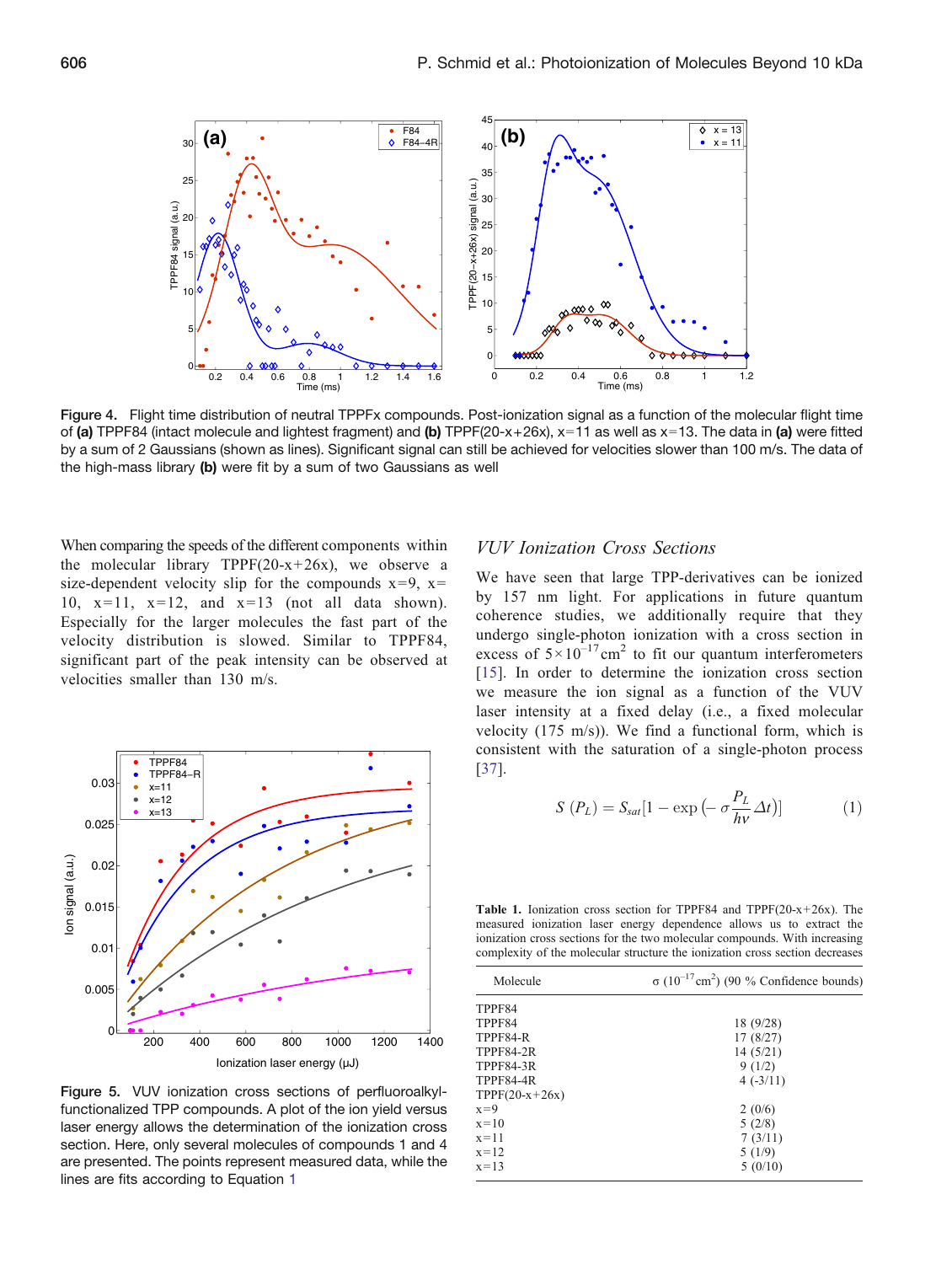<span id="page-5-0"></span>Here,  $S_{\text{sat}}$  denotes the saturation signal,  $P_L$  the laser power density, Δt the pulse duration of the ionizing laser and σ the ionization cross section.

The data in Figure [5](#page-4-0) follow a saturated single-photon absorption curve and all molecules exhibit an ionization cross section of  $\sigma_{\text{ion}} \ge 5 \times 10^{-17} \text{cm}^2$ , as shown in Table 1.

Any ionization process in mass spectrometry is only as useful as it preserves the initial molecular distribution. While electron ionization is known to generate substantial fragment peaks [\[38](#page-6-0), [39](#page-6-0)] and multi-photon ionization is often accompanied by new compounds [\[40](#page-6-0)], single-photon ionization may take the electron into the continuum with little internal heating. Figure [5](#page-4-0) shows an overall increase of all mass signals with growing ionization energy with only little fragmentation. The molecular fragments in Figure [3](#page-3-0) are therefore dominantly caused by the desorption process.

## **Conclusions**

We have shown that a new class of large perfluoroalkylfunctionalized TPP molecules is well suited for laser desorption and single-photon ionization. While earlier experiments showed the efficient two-photon, multiphoton ionization [21, 23] or the use of dye tagging for the enhanced single photoionization [[41](#page-6-0)] of large molecules, they were performed with particles entrained in a supersonic expansion. In contrast, our self-seeded molecular beam exhibits a velocity distribution with a substantial fraction slower than 100 m/s the singlephoton ionization of intact organic molecules beyond 10 kDa.

The combination of low velocities and non-destructive ionization is relevant for applications in molecule deflectometry and quantum studies. It is an interesting challenge to further explore the concept of molecular functionalization or decoration and its possible mass or complexity limits. Future particles could, for instance, be based on compound (4) and be extended by a second order dendritic layer. But also the coloring of nanocrystals with photosensitive dyes will be a worthy challenge for chemical synthesis and subsequent molecular beam experiments.

## Acknowledgments

The authors acknowledge financial support through the FWF grant Z149-N16 (Wittgenstein), the ESF EuroCore Programme MIME (I146-N16), the Swiss National Science Foundation, and the NCCR 'Nanoscale Science'.

Open Access This article is distributed under the terms of the Creative Commons Attribution License which permits any use, distribution, and reproduction in any medium, provided the original author(s) and the source are credited.

## **References**

1. Hanley, L., Zimmermann, R.: Light and molecular ions: the emergence of vacuum uv single-photon ionization in MS. Anal. Chem. 81, 4174– 4182 (2009)

- 2. Tanaka, K., Waki, H., Ido, Y., Akita, S., Yoshida, Y., Yoshida, T., Matsuo, T.: Protein and polymer analyses up to  $m/z$  100,000 by laser ionization time-of-flight mass spectrometry. Rapid Commun. Mass Spectrom. 2, 151–153 (1988)
- 3. Fenn, J.B., Mann, M., Meng, C.K., Wong, S.F., Whitehouse, C.M.: Electrospray Ionization for mass spectrometry of large biomolecules. Science 246, 64-71 (1989)
- 4. Gross, J.H.: Mass spectrometry: a textbook. Springer, Heidelberg (2011)
- 5. Breuker, K., Knochenmuss, R., Zhang, J., Stortelder, A., Zenobi, R.: Thermodynamic control of final ion distributions in MALDI: in-plume proton transfer reactions. Int. J. Mass Spectrom. 226, 211–222 (2003)
- 6. Compagnon, I., Hagemeister, F.C., Antoine, R., Rayane, D., Broyer, M., Dugourd, P., Hudgins, R.R., Jarrold, M.F.: Permanent Electric dipole and conformation of unsolvated tryptophan. J. Am. Chem. Soc. 123, 8440–8441 (2001)
- 7. Gerlich, S., Hackermüller, L., Hornberger, K., Stibor, A., Ulbricht, H., Gring, M., Goldfarb, F., Savas, T., Müri, M., Mayor, M., Arndt, M.: A Kapitza-Dirac-Talbot-Lau interferometer for highly polarizable molecules. Nature Phys. 3, 711–715 (2007)
- 8. Juffmann, T., Milic, A., Müllneritsch, M., Asenbaum, P., Tsukernik, A., Tüxen, J., Mayor, M., Cheshnovsky, O., Arndt, M.: Real-time singlemolecule imaging of quantum interference. Nature Nanotechnol. 7, 297–300 (2012)
- 9. Gerlich, S., Eibenberger, S., Tomandl, M., Nimmrichter, S., Hornberger, K., Fagan, P., Tüxen, J., Mayor, M., Arndt, M.: Quantum interference of large organic molecules. Nature Commun. 2, 1–5 (2011)
- 10. Hornberger, K., Gerlich, S., Haslinger, P., Nimmrichter, S., Arndt, M.: Colloquium: quantum interference of clusters and molecules. Rev. Mod. Phys. 84, 157–173 (2012)
- 11. Gerlich, S., Gring, M., Ulbricht, H., Hornberger, K., Tüxen, J., Mayor, M., Arndt, M.: Matter-wave metrology as a complementary tool for mass spectroscometry. Angew. Chem. Int. Ed. 47, 6195–6198 (2008)
- 12. Berninger, M., Stefanov, A., Deachapunya, S., Arndt, M.: Polarizability measurements of a molecule via a near-field matter-wave interferometer. Phys. Rev. A 76, 013607 (2007)
- 13. Nairz, O., Brezger, B., Arndt, M., Zeilinger, A.: Diffraction of complex molecules by structures made of light. Phys. Rev. Lett. 87, 160401 (2001)
- 14. Reiger, E., Hackermüller, L., Berninger, M., Arndt, M.: Exploration of gold nanoparticle beams for matter wave interferometry. Opt. Comm. 264, 326–332 (2006)
- 15. Nimmrichter, S., Haslinger, P., Hornberger, K., Arndt, M.: Concept of an ionizing time-domain matter-wave interferometer. New. J. Phys. 13, 075002 (2011)
- 16. Tüxen, J., Eibenberger, S., Gerlich, S., Arndt, M., Mayor, M.: Highly fluorous porphyrins as model compounds for molecule interferometry. Eur. J. Org. Chem. 25, 4823–4833 (2011)
- 17. Cai, Y., Peng, W.-P., Kuo, S.-J., Sabu, S., Han, C.-C., Chang, H.-C.: Optical detection and charge-state analysis of MALDI-generated particles with molecular masses larger than 5 MDa. Anal. Chem. 74, 4434–4440 (2002)
- 18. Wilson, K.R., Jimenez-Cruz, M., Nicolas, C., Belau, L., Leone, S.R., Ahmed, M.: Thermal vaporization of biological nanoparticles: fragment-free vacuum ultraviolet photoionization mass spectra of tryptophan, phenylalanine-glycine-glycine, and beta-carotene. J. Phys. Chem. A 110, 2106–2113 (2005)
- 19. Wilson, K.R., Peterka, D.S., Jimenez-Cruz, M., Leone, S.R., Ahmed, M.: VUV photoelectron imaging of biological nanoparticles: ionization energy determination of nanophase glycine and phenylalanine-glycineglycine. Phys. Chem, Chem Phys. 8, 1884–1890 (2006)
- 20. Berkowitz, J.: Atomic and molecular photoabsorption: absolute total cross sections. Academic Press, London (2002)
- 21. Becker, C.H., Wu, K.: On the photoionization of large molecules. J. Am. Soc. Mass Spectrom. 6, 883–888 (1995)
- 22. Berkowitz, J.: The quantum yield of ionization. Phys. Essays 13, 248– 255 (2000)
- 23. Anex, D.S., de Vries, M.S., Knebelkamp, A., Bargon, J., Wendt, H.R., Hunziker, H.E.: Resonance-enhanced two-photon ionization time-offlight spectroscopy of cold perfluorinated polyethers and their external and internal van der Waals dimers. Int. J. Mass Spectrom. Ion Processes 131, 319–334 (1994)
- 24. Weinkauf, R., Aicher, P., Wesley, G., Grotemeyer, J., Schlag, E.W.: Femtosecond versus nanosecond multiphoton ionization and dissociation of large molecules. J. Phys. Chem. 98, 8381–8391 (1994)